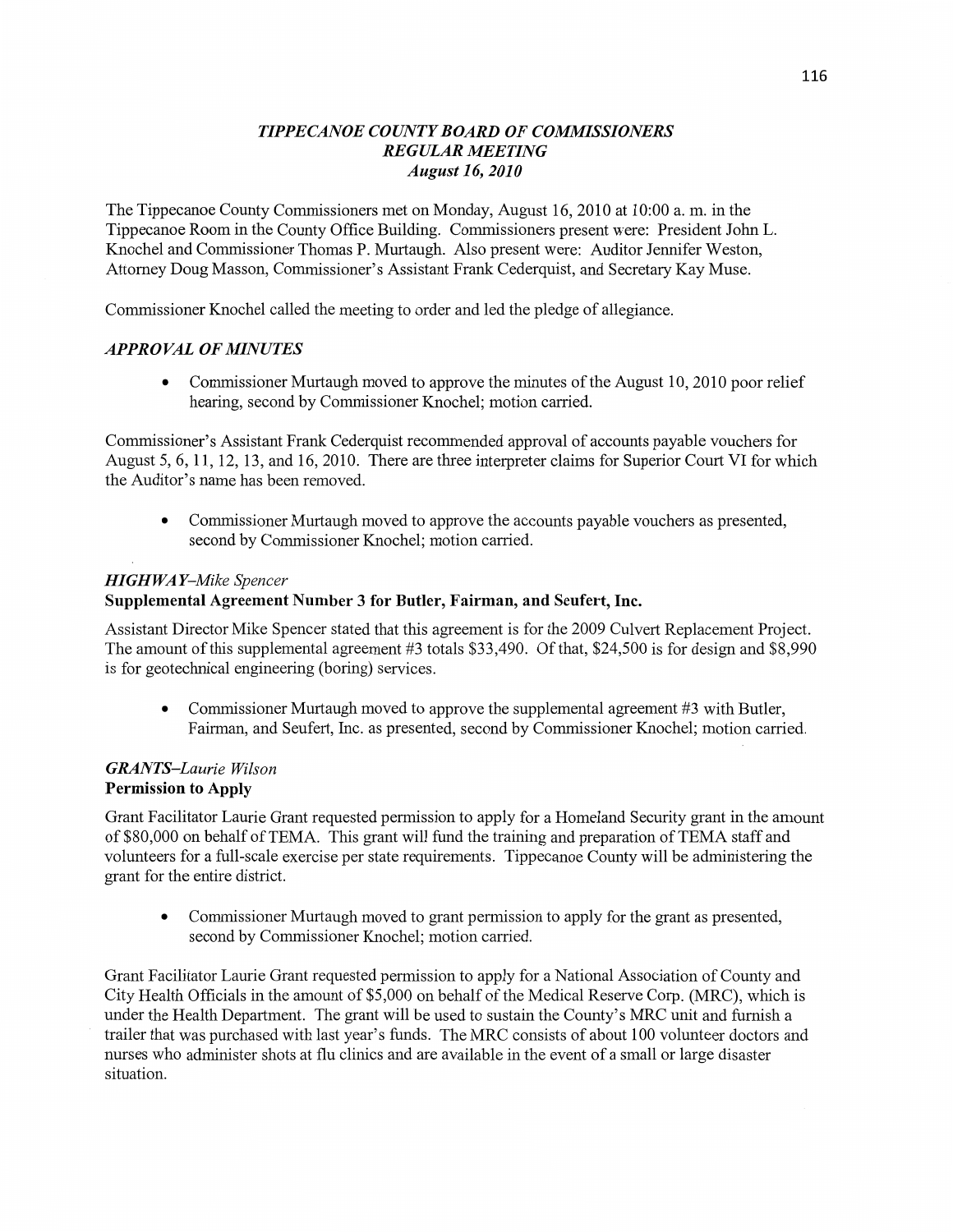**0** Commissioner Murtaugh moved to grant permission to apply for the grant as presented, second by Commissioner Knochel; motion carried.

# .1 *U VENILE* ALT *ERNA* TI *WES—Tammy* Pa *trick*  **MOA's** for **Truancy** Mediation

Truancy Mediation Assistant Lisa Brooks requested approval of Memorandam of Agreements with four separate entites. The MOA's are with three local school corporations and Greater Lafayette Area Special Services (GLASS). Lafayette School Corporation will provide \$12,240, Tippecanoe School Corporation will provide \$8,160, West Lafayette School Corporation will provide \$2,040, and the GLASS department will provide \$4,080. These funds will be used for the salary of the truancy mediation assistant position.

**0** Commissioner Murtaugh moved to approve the four Memorandam of Agreements as presented, second by Commissioner Knochel; motion carried.

## M] *T S—Dave Sturgeon*  **Phase** II Software **Certification**

Director Sturgeon stated that the State requires the County to enter into an agreement with a third party to provide phase II certification, which assures **that** our tax and assessment programs work together as required by the State. Director Sturgeon stated that he had discussed with the Treasurer, Assessor, and Auditor the issue of who should perform the work, and has decided that Chris Broughton be awarded the Phase II Certification project. Adding, that the deadline for the certification is September 1, 2010.

**0** Commissioner Murtaugh moved to award the Phase II Software Certification project as presented, second by Commissioner Knochel; motion carried.

# *WELLNESS CENTER PROJECT*  Professional **Services Agreement**

Commissioner Murtaugh stated that this professional service agreement would be for the design work involved in relocation of the training area and placing the Wellness Center in that space in the County Office Building. Attorney Masson stated that the contract assures that payment will only be for work completed and the agreement can be terminated at anytime.

**-** Commissioner Murtaugh moved to approve the professional service agreement with Keystone Architecture for design work on the Wellness Center, second by Commissioner Knochel; motion carried.

# *APPOINTMENT TO MS4 COORDINATOR*

Commissioner Knochel said that the previous Tippecanoe County Surveyor, Steve Mun'ay, had been appointed Multiple Separate Storm Sewer Systems (MS-4) Coordinator. The current Surveyor Zach Beasley will need to fill this appointment.

Surveyor Zach Beasley stated that he is currently the acting Coordinator for MS-4 and this would make it official. He went on to say that in the 1970's the federal government passed the clean water act, which has different phases, and Tippecanoe County is currently in phase II and required to have a MS-4 permit.

**0** Commissioner Murtaugh moved to appoint Surveyor Zach Beasley as MS-4 Coordinator as presented, second by Commissioner Knochel; motion carried.

# *APPOINTMENTS T 0 H UAIAN RELA T I* ONS *COMMISSION*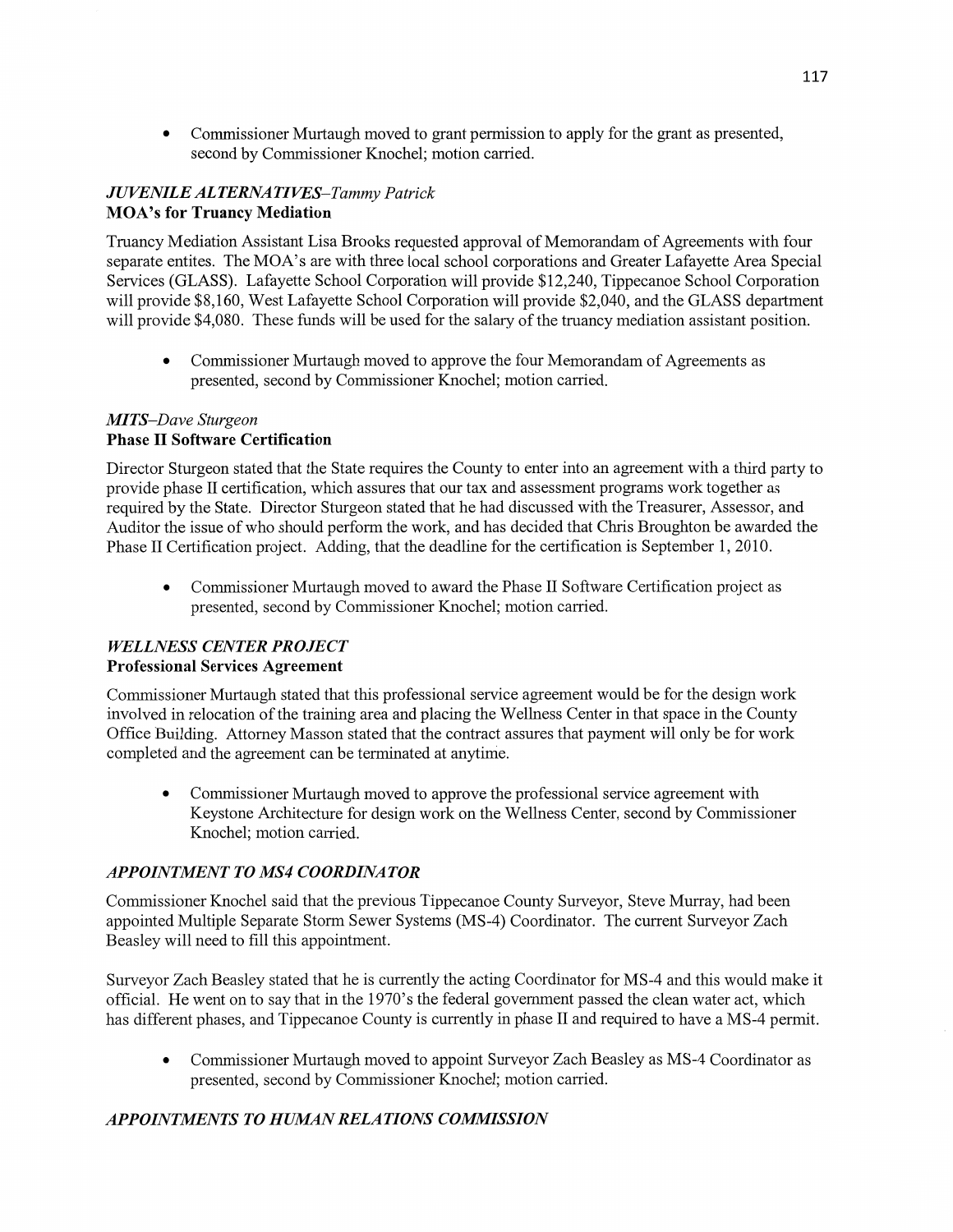**0** Commissioner Murtaugh moved to appoint Dr. Carolyn Johnson and Mary Ann Forbes to the Human Relation Commission, second by Commissioner Knochel; motion carried.

## *UNFINISHED BUSINESS*

Commissioner Knochel stated that Resolution 2010-11-CM in favor of naming a bridge the Medal of Honor Bridge is the incorrect resolution number. An amendment stating the correct resolution number as Resolution 2010-14-CM is required.

• Commissioner Murtaugh moved to amend Resolution 2010-11-CM to Resolution 2010-14-CM, second by Commissioner Knochel; motion carried.

#### NE *WBUSINESS*

#### **Professional Service Agreement** with **Tecton**

Commissioner Murtaugh stated that this professional service agreement is to evaluate and make recommendations for the replacement or repair of the cooling system in the Tippecanoe County Office Building. The fee for part "A" covering the chiller barrel totals \$9,840, and the fee for part "B" covering the HVAC controls totals \$7,800.

Building Director Mike Haan said that in the last  $1 \frac{1}{2}$  years condensers have been replaced several times and on Friday of last week the building had to be closed due to failure by the cooling unit. He added that this item is in the budget for next year, but feels that it cannot wait until then, and that the County needs to move forward with the replacement of the system.

• Commissioner Murtaugh moved to approve the professional service agreement with Tecton as presented, second by Commissioner Knochel; motion carried.

## *REPORTS* ON *FILE*

Mail and Duplicating Building Permits Reports Health Department *'*  Crystal Creek Kennel

## *PUBLIC COMMENT*

Michelle Blaas, *Taxpayer Advocacy Group* —said that the issue of the stoplight at CR 450 and SR 25 was discussed at the Hoosier Heartland meeting in Buck Creek recently. The stop light will be removed by the State when CR 300 N is complete and this raises a safety concern. Many residents would like that stoplight to remain until the Hoosier Heartland Corridor is finished. She went on to say that INDOT is agreeable to allowing the stoplight to stay if the County will maintain it. She is asking that the stoplight remain there as long as possible or until the Hoosier Heartland Corridor is complete.

Commissioner Knochel said that he would support leaving the stoplight in place and would make that recommendation to the Highway Department.

Ms. Blaas asked for the amounts of the software certification contract and the Wellness Center project. Commissioner Murtaugh said that the amount of the certification would be \$3,000.